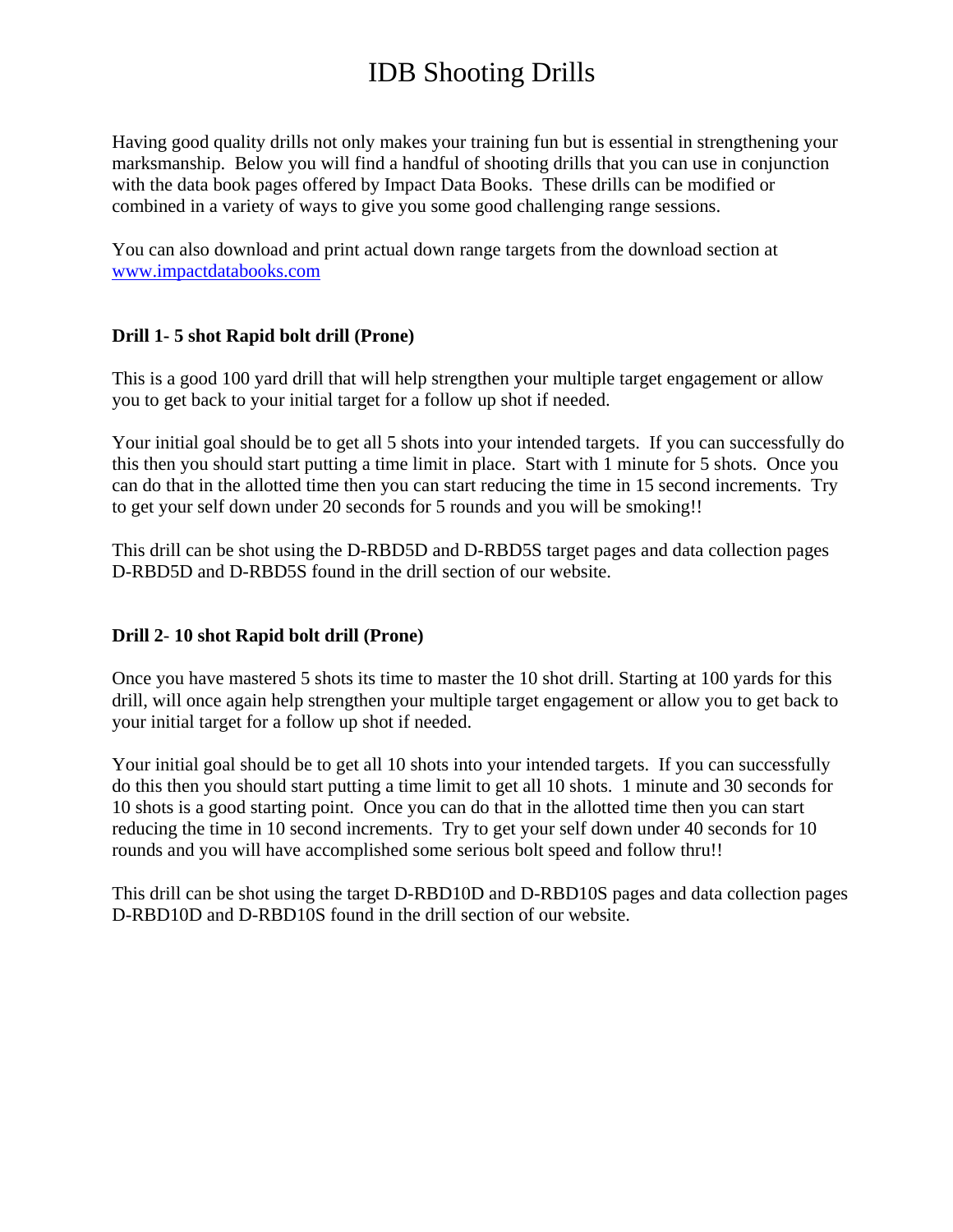#### **Drill 3- 5 shot Rapid bolt drill (Prone weak-side)**

Sometimes you may have to be in a position other then your strong side and your job may call for a weak side shot. This is a good 100 yard drill that will help strengthen your multiple target engagement or allow you to get back to your initial target for a follow up shot if needed.

Your initial goal should be to get all 5 shots into your intended targets. If you can successfully do this then you should start putting a time limit to get all 5 shots. 1 minute for 5 shots is a good starting point. Once you can do that in the allotted time then you can start reducing the time in 15 second increments. Try to get your self down under 20 seconds for 5 rounds and you will be smoking!!

This drill can be shot using the target D-RBD5D and D-RBD5S pages and data collection pages D-RBD5D and D-RBD5S found in the drill section of our website.

#### **Drill 4**- **10 shot Rapid bolt drill (Prone weak-side)**

Once you have mastered 5 shots its time to master the 10 shot drill. Starting at 100 yards for this drill will once again help strengthen your multiple target engagement or allow you to get back to your initial target for a follow up shot if needed.

Your initial goal should be to get all 10 shots into your intended targets. If you can successfully do this then you should start putting a time limit to get all 10 shots. 1 minute and 30 seconds for 10 shots is a good starting point. Once you can do that in the allotted time then you can start reducing the time in 10 second increments. Try to get your self down under 40 seconds for 10 rounds and you will have accomplished some serious bolt speed and follow thru!!

This drill can be shot using target D-RBD10D and D-RBD10S page and data collection pages D-RBD10D and D-RBD10S found in the drill section of our website.

#### **Drill 5- Know Your Limitations (Prone)**

This Drill will test your nerves and skill and your ability to know when its time to quit. This drill can be setup and shot at 100 yards, it allows a shooter to take 4 shots in the allotted time and quit and take their points once they are satisfied they can't go on. Scoring is as follows: the largest target is worth 10 points, the next largest target is worth 20, the next largest is worth 30 and the last and smallest target is worth 40 points. That's 100 points for 4 shots if at any time you miss your intended target you loose all points scored. So know when to quit and remember no one likes a quitter!! Start off with a 60 second time period the start reducing the time by 10 seconds. I have seen this drill conducted as fast as 30 seconds, however to me it seems the longer the shooter has to decide to take the shots the more times they talk themselves into biting off more then they can chew.

This drill can be shot using the D-KYLC and D-KYLS target page and data collection pages D-KYLC and D-KYLS found in the drill section of our website.